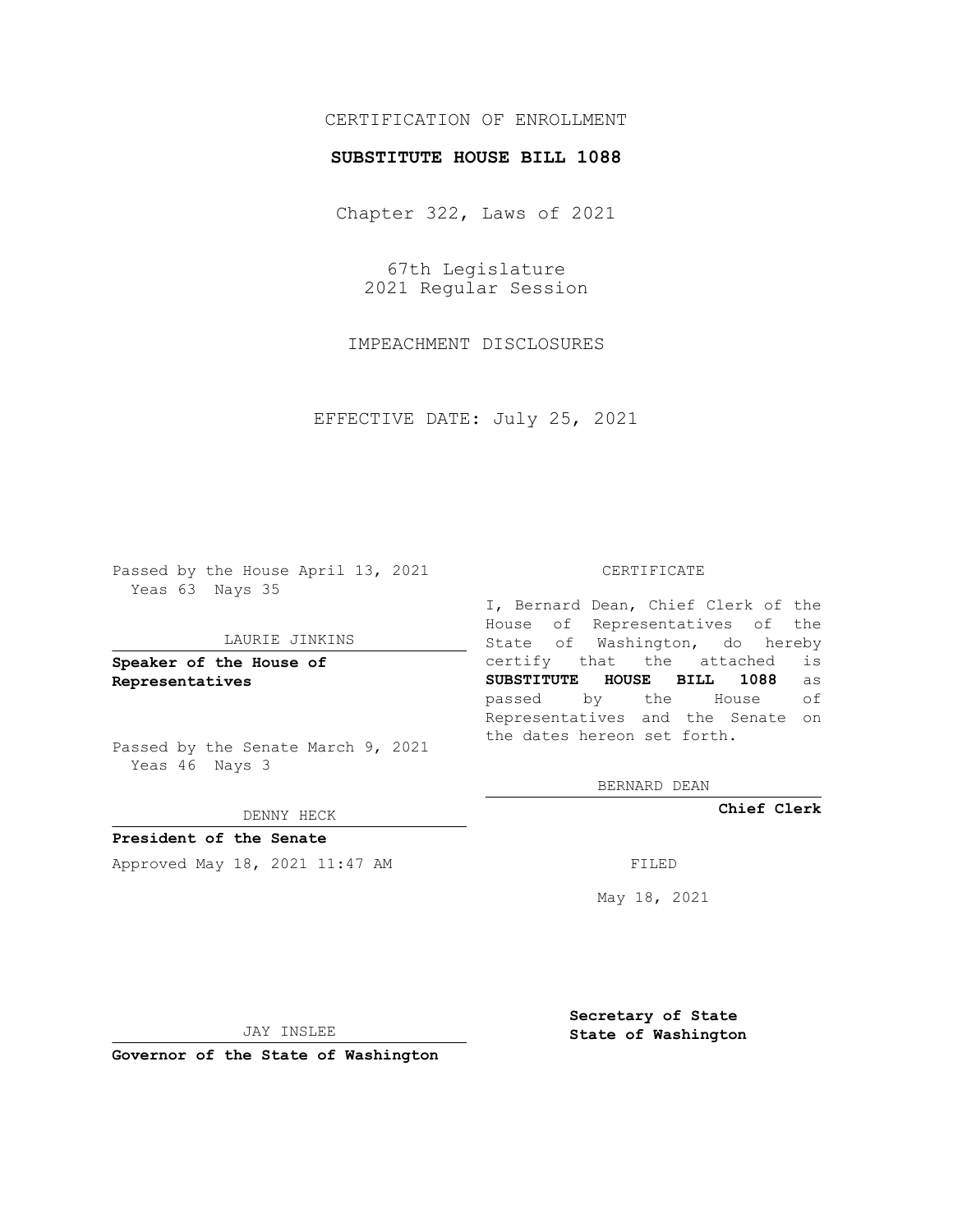## **SUBSTITUTE HOUSE BILL 1088**

AS AMENDED BY THE SENATE

Passed Legislature - 2021 Regular Session

# **State of Washington 67th Legislature 2021 Regular Session**

**By** House Civil Rights & Judiciary (originally sponsored by Representatives Lovick, Goodman, Fitzgibbon, J. Johnson, Slatter, Wylie, Ramos, Bateman, Berry, Dolan, Tharinger, Simmons, Ryu, Ramel, Shewmake, Leavitt, Senn, Peterson, Gregerson, Valdez, Callan, Chopp, Duerr, Ormsby, Taylor, Lekanoff, Santos, Macri, Frame, Orwall, Berg, Pollet, and Harris-Talley)

READ FIRST TIME 02/02/21.

1 AN ACT Relating to potential impeachment disclosures; and adding 2 a new section to chapter 10.93 RCW.

3 BE IT ENACTED BY THE LEGISLATURE OF THE STATE OF WASHINGTON:

4 NEW SECTION. **Sec. 1.** A new section is added to chapter 10.93 5 RCW to read as follows:

 (1)(a) Each county prosecutor shall develop and adopt a written protocol addressing potential impeachment disclosures pursuant to *Brady v. Maryland*, 373 U.S. 83 (1963), and subsequent case law. The protocol must provide guidance for: (i) The types of conduct that should be recognized as potentially exculpatory or as creating potential impeachment material; (ii) how information about an officer or officer conduct should be shared and maintained; and (iii) under what circumstances an officer's information or name may be removed from any list of potential impeachment disclosures.

15 (b) The protocol shall be developed by the prosecuting attorney 16 with consultation of agencies representing law enforcement officers 17 and local departments that will be impacted by the protocol.

18 (c) Subject to amounts appropriated for this purpose, no later 19 than June 30, 2022, the criminal justice training commission shall 20 provide, or contract with an organization that serves prosecuting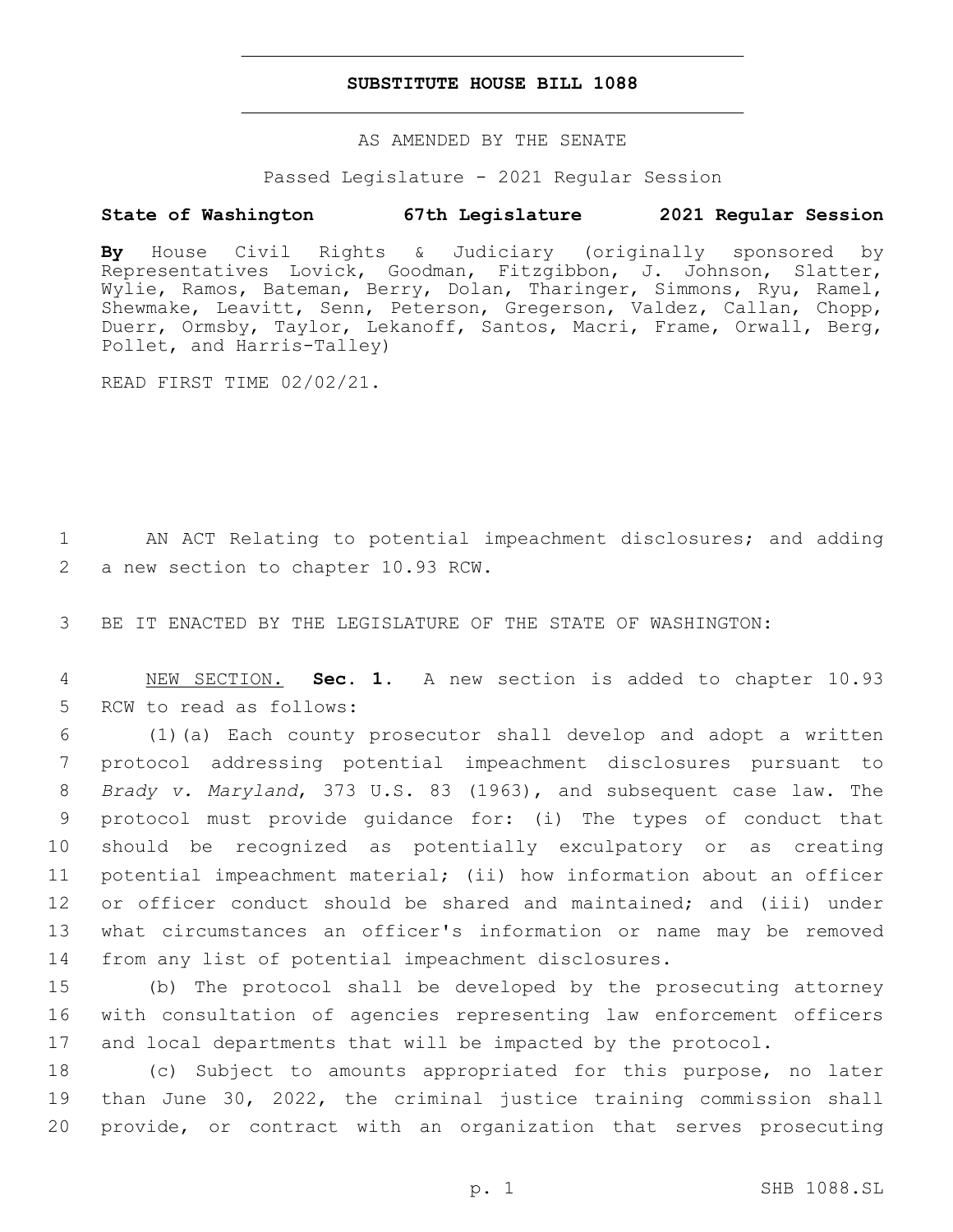attorneys in Washington to provide, online training for potential 2 impeachment disclosures.

 (d) Local protocols under this section shall be adopted and in place no later than July 1, 2022. Local protocols must be reviewed every two years to determine whether modifications are needed.

 (2)(a) A law enforcement agency shall report the following information to the prosecuting authority of any jurisdiction in which 8 the officer may testify as a witness:

 (i) Any act by the officer that may be potentially exculpatory to 10 a criminal defendant; and

 (ii) Misconduct that the officer has engaged in that affects his 12 or her credibility.

 (b) The law enforcement agency shall report the information within 10 days of the discovery of the act under (a)(i) of this subsection or the misconduct under (a)(ii) of this subsection.

 (3)(a) Prior to hiring any peace officer with previous law enforcement experience, a law enforcement agency must inquire as to whether the officer has ever been subject to potential impeachment disclosure. The agency shall verify the officer's response with the prosecuting authorities in the jurisdictions of the officer's previous employment. Prosecuting authorities shall respond within 10 days of receiving a request from a law enforcement agency for verification. The fact that an officer has been subject to impeachment disclosure is not, in and of itself, a bar to employment. Any prehiring process or hiring decision by an agency does not constitute a personnel action under RCW 10.93.150.

 (b) Within 10 days of hiring an officer with a prior potential impeachment disclosure, the law enforcement agency shall forward that information to the prosecuting authority of any jurisdiction in which 30 the officer may testify as a witness.

 (4) An appointed or elected public official, public employee, or public agency as defined in RCW 4.24.470 is immune from civil liability for sharing impeachment information about a peace officer with the peace officer's employer, potential employer, or prosecuting authority unless it is shown that the official, employee, or agency 36 acted with gross negligence or in bad faith.

> Passed by the House April 13, 2021. Passed by the Senate March 9, 2021. Approved by the Governor May 18, 2021.